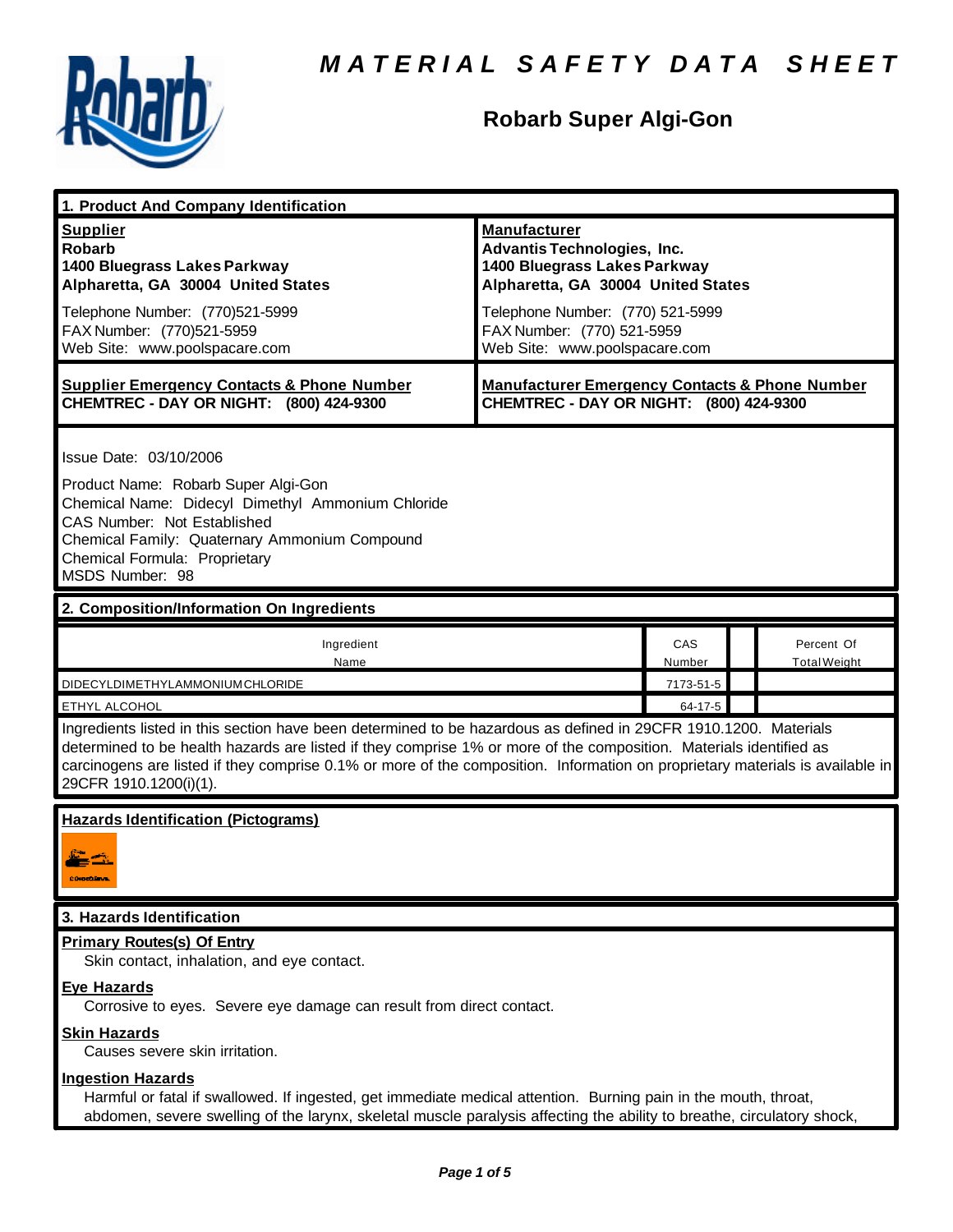### **Robarb Super Algi-Gon**

#### **3. Hazards Identification - Continued**

#### **Ingestion Hazards - Continued**

convulsions.

#### **Inhalation Hazards**

May cause respiratory tract irritation.

#### **4. First Aid Measures**

#### **Eye**

In case of contact, hold eyelids apart and immediately flush eyes with plenty of water for at least 15 minutes. Get medical attention immediately.

#### **Skin**

In case of contact, immediately flush skin with plenty of water for at least 15 minutes. Get medical attention immediately if irritation (redness, rash, blistering) develops and persists. Wash clothing before reuse.

#### **Ingestion**

Give Egg Whites or gelatin solution Immediately. If not available give large quantities of water. Avoid alcohol. Get Medical attention. Contact a physician or poison control.

#### **Inhalation**

If inhaled, remove to fresh air. Consult a physician.

#### **Note To Physician**

Probable mucosal damage may contraindicate use of gastric lavage.

Evaluate Principal Route of Entry, Seek appropriate medical attention. Never give anything by mouth to an unconscious person.

#### **Fire Fighting (Pictograms)**



#### **5. Fire Fighting Measures**

Flash Point: 109 °F Flash Point Method: PMCC

#### **Fire And Explosion Hazards**

Combustion products are toxic. Thermal decomposition causes oxides of carbon clorine,and nitrogen. Solvent vapors can travel to an ignition source and flash back. Explosive mixtures can form with air.

#### **Extinguishing Media**

In case of fire, use water fog, dry chemical, CO2, or "alcohol" foam.

#### **Fire Fighting Instructions**

Firefighters should wear self-contained breathing apparatus and full protective gear.

Floors may become slippery. Products of combustions are toxic. Heated vapors can travel to an ignition source and flash back. Explosive mixture can form in air.

#### **6. Accidental Release Measures**

Remove ignition sources. Wear respirator. Small spills may be mopped up, flushed away with water or absorbed on some absorbent material and incinerated. Large spills should be contained; the material then moved into containers and disposed of by approved methods for hazardous wastes.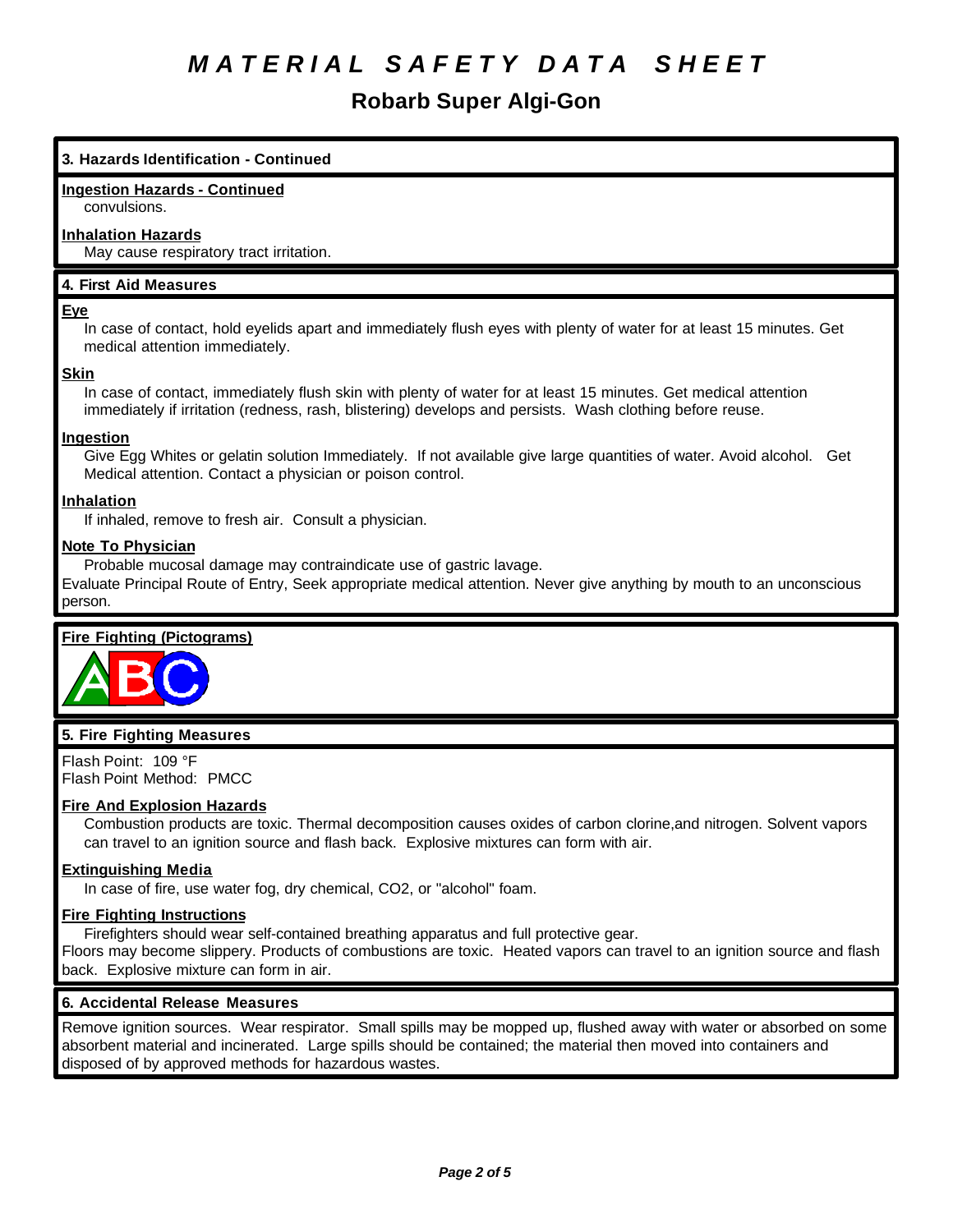### **Robarb Super Algi-Gon**

### **Handling & Storage (Pictograms)**



#### **7. Handling And Storage**

#### **Handling And Storage Precautions**

Keep out of reach of children. Keep from freezing. Store in original container.

#### **Handling Precautions**

Avoid contact with skin and clothing. Do not store in proximity to foodstufs.

#### **Storage Precautions**

Keep out of reach of children.

#### **Work/Hygienic Practices**

Use safe chemical handling procedures suitable for the hazards presented by this material.

#### **Protective Clothing (Pictograms)**



#### **8. Exposure Controls/Personal Protection**

#### **Engineering Controls**

Mechanical required in enclosed areas. Local exhaust acceptable. Use in well ventilated areas.

#### **Eye/Face Protection**

Safety glasses with side shields or goggles recommended.

#### **Skin Protection**

Chemical-resistant gloves.

#### **Respiratory Protection**

None normally required.

#### **9. Physical And Chemical Properties**

**Appearance**

Blue liquid

#### **Odor**

fish, amine

Chemical Type: Mixture Physical State: Liquid Specific Gravity: 0.96-0.99 Molecular Weight: Proprietary Percent Volitales: by weight: 50 Vapor Density: >1 pH Factor: 6-8 Solubility: Soluble in water

#### **10. Stability And Reactivity**

Stability: Stable Hazardous Polymerization: will not occur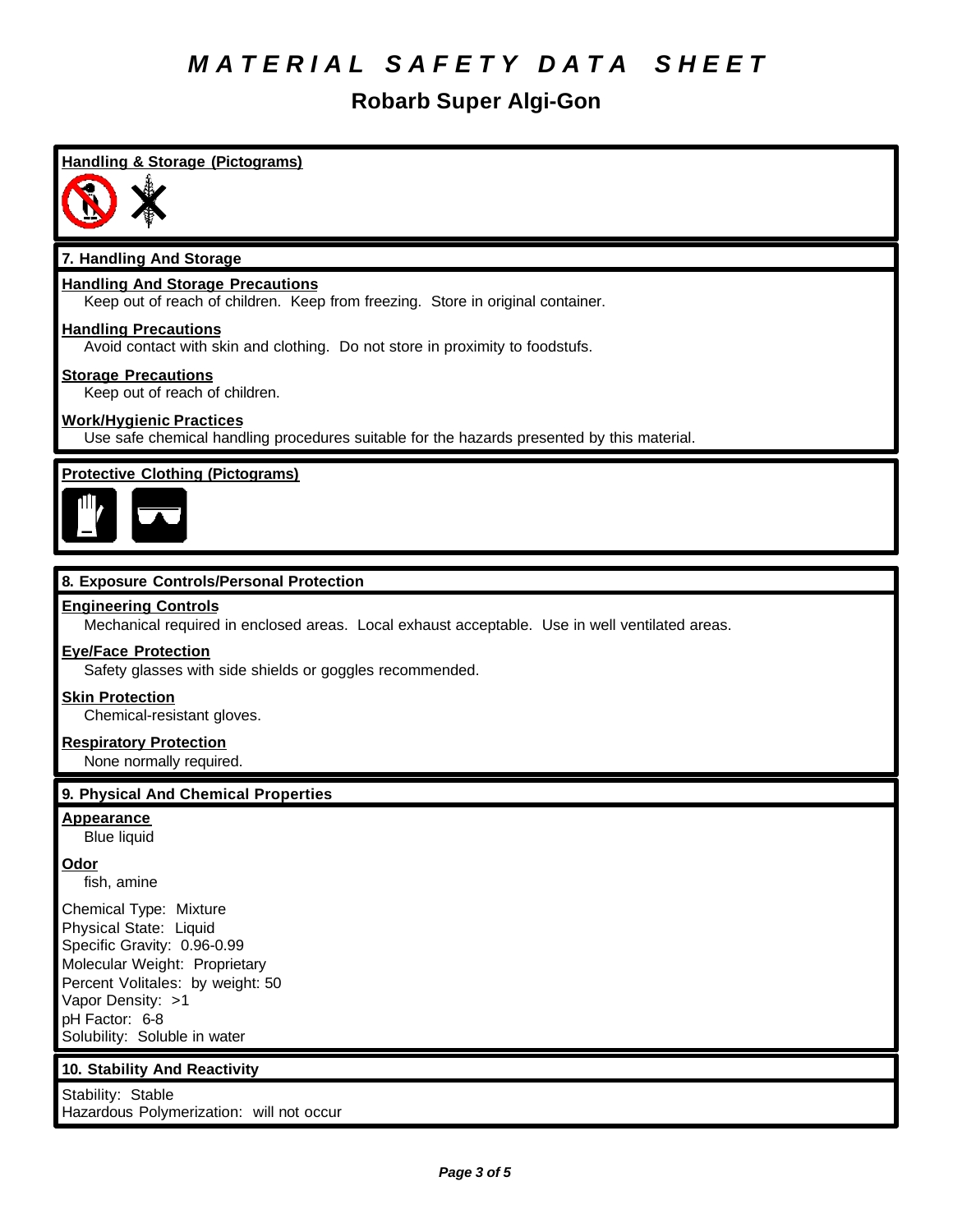## **Robarb Super Algi-Gon**

| 10. Stability And Reactivity - Continued                                                              |  |  |  |  |
|-------------------------------------------------------------------------------------------------------|--|--|--|--|
| <b>Incompatible Materials</b>                                                                         |  |  |  |  |
| Avoid contact with strong oxidizers and reducers.                                                     |  |  |  |  |
| <b>Hazardous Decomposition Products</b>                                                               |  |  |  |  |
| The dried material can burn to give off oxides of carbon, hydrogen, nitrogen and hydrogen chloride.   |  |  |  |  |
|                                                                                                       |  |  |  |  |
| 11. Toxicological Information                                                                         |  |  |  |  |
| <b>Skin Effects</b>                                                                                   |  |  |  |  |
| Acute dermal greater than 2000 mg/kg.                                                                 |  |  |  |  |
| <b>Acute Oral Effects</b>                                                                             |  |  |  |  |
| Acute oral LD50: 580 mg/kg for males and females combined.                                            |  |  |  |  |
|                                                                                                       |  |  |  |  |
| 12. Ecological Information                                                                            |  |  |  |  |
| No Data Available                                                                                     |  |  |  |  |
| 13. Disposal Considerations                                                                           |  |  |  |  |
| Incinerate. Refer to applicable local, state and federal regulations as well as industry standards.   |  |  |  |  |
| 14. Transport Information                                                                             |  |  |  |  |
| <b>Proper Shipping Name</b><br>DISINFECTANT, CORROSIVE LIQUIDS, N.O.S. (Quaternary Ammonium Compound) |  |  |  |  |
| <b>Hazard Class</b><br>8, PGII (<= 1L CONSUMER COMMODITY ORM-D)                                       |  |  |  |  |
| <b>DOT Identification Number</b><br><b>UN1903</b>                                                     |  |  |  |  |
| <b>DOT (Pictograms)</b>                                                                               |  |  |  |  |
|                                                                                                       |  |  |  |  |
|                                                                                                       |  |  |  |  |
| 15. Regulatory Information                                                                            |  |  |  |  |
| Ingredient(s) - State Regulations                                                                     |  |  |  |  |
| ETHYL ALCOHOL                                                                                         |  |  |  |  |
| New Jersey - Workplace Hazard<br>New Jersey - Special Hazard                                          |  |  |  |  |
| Pennsylvania - Workplace Hazard                                                                       |  |  |  |  |
| California - Proposition 65                                                                           |  |  |  |  |
| Massachusetts - Hazardous Substance                                                                   |  |  |  |  |
| New York City - Hazardous Substance                                                                   |  |  |  |  |